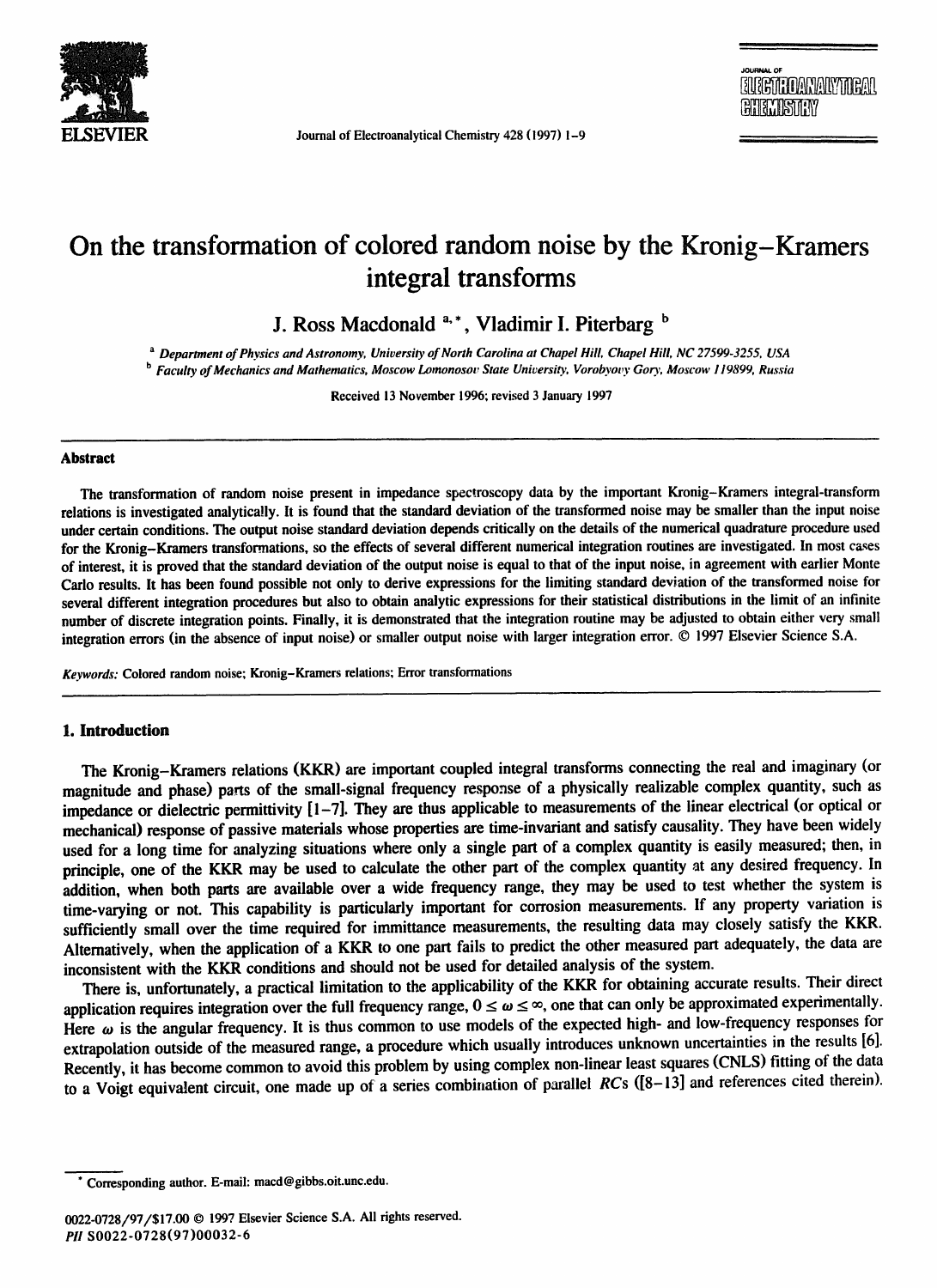Such a circuit automatically satisfies the KKR. By using a sufficient number of elements, any conductive-system data consistent with these relations can be well fitted over its full range without the need for extrapolation. Again, lack of an adequate fit suggests that the system was not time-invariant during the measurement.

 $O$ razem and co-workers [8,9,13] have found that, in many instances, the statistical variances of real- and imaginary-part response associated with stochastic measurement errors are approximately the same at each point of the measured frequency range. Although such behavior is probably associated with the specifics of the frequency response analyzer used for such measurements, and is thus unlikely to be an intrinsic property of immittance spectroscopy measurements, it has directed new attention to such errors and to the most appropriate weighting for CNLS fitting. It thus becomes worthwhile to investigate how stochastic errors are transformed by the KKR process.

Several years ago, the surprising result was demonstrated by Monte Carlo analysis that the variance of random noise transformed by either of the two KKR was equal to that of the untransformed noise at each point of the relevant frequency range [6]. Since any experimental data analyzed by the KKR or by the alternate Voigt fitting approach (called the 'measurement model approach' by Orazem and his co-authors) will involve stochastic errors (assumed here to consist of random, uncorrelated noise associated with a probability density such as a Gaussian), it is desirable to explore such noise behavior analytically in order to verify the above results if possible, and to obtain precise conditions for which they may apply.

We shall consider two forms of the KKR for an electrical impedance,  $Z(\omega) = Z'(\omega) + jZ''(\omega)$ , where  $Z(\omega)$  is a general impedance function and  $j = \sqrt{-1}$ . The standard form is [3]

$$
Z'(\omega) \equiv Z'(\infty) + \frac{2}{\pi} \int_0^\infty \frac{[xZ''(x) - \omega Z''(\omega)] dx}{x^2 - \omega^2}
$$
 (1)

and

$$
Z''(\omega) \equiv -\frac{2\,\omega}{\pi} \int_0^{\infty} \frac{\left[ \,Z'(x) - Z'(\omega) \right] \mathrm{d}x}{x^2 - \omega^2} \tag{2}
$$

Note that the first of these relations does not allow one to estimate  $Z'(\infty)$  from knowledge of  $Z''(\omega)$ , so its value must be determined separately. When the KKR are transformed to apply over the range from 0 to 1, one obtains [6]

$$
Z'(\omega) \equiv Z'(\infty) + \frac{2}{\pi \omega} \int_0^1 \frac{[\omega y Z''(\omega y) - (\omega/y) Z''(\omega/y)] dy}{1 - y^2}
$$
 (3)

and

$$
Z''(\omega) \equiv -\frac{2}{\pi} \int_0^1 \frac{\left[ Z'(\omega y) - Z'(\omega/y) \right] dy}{1 - y^2}
$$
 (4)

**The Monte Carlo study cited above was entirely numerical and dealt only with discrete values of the quantities involved in the above expressions. Numerical integration of Eqs. (1) and (2) was accomplished using equal intervals in the logarithm**  of the x variable, while that for Eqs. (3) and (4) involved equal intervals in y [6]. Noise samples  $\epsilon(x)$  were drawn **independently from a random, stationary Gaussian distribution with zero mean. Because of the iinearity of the KKR, in the**  present noise study we need only to consider the KK transformations of the noise

$$
I'(\omega) = \frac{2}{\pi} \int_0^\infty \frac{x \epsilon(x) f(x) dx}{x^2 - \omega^2}
$$
 (5)

and

$$
I''(\omega) = -\frac{2\omega}{\pi} \int_0^{\infty} \frac{\epsilon(x)f(x) dx}{x^2 - \omega^2}
$$
 (6)

and their Eqs. (3) and (4) equivalents. There is no reason to expect  $I'(\omega)$  and  $I''(\omega)$  to be parts of a causal, analytic complex variable. Here  $f(x)$  is an arbitrary continuous function used to 'color' the noise samples, so that their frequency behavior need not be necessarily homoscedastic. Since  $f(x)$  is arbitrary, the two expressions above are essentially equivalent as far as noise transformation is concerned, a fact exploited in Appendix A. We assume that the  $\epsilon(x)$  is a white noise, so that for every x, x',  $x \neq x'$ , random variables  $\epsilon(x)$  and  $\epsilon(x')$  are independent and identically distributed with expectations zero and variances  $\sigma^2$ .

The present analysis, like the Monte Carlo study in Ref. [6], deals with discrete-quadrature approximations to the KKR integrals. If one defines a step size  $h$  and a total number of discrete points for the approximation as  $N$ , then in order to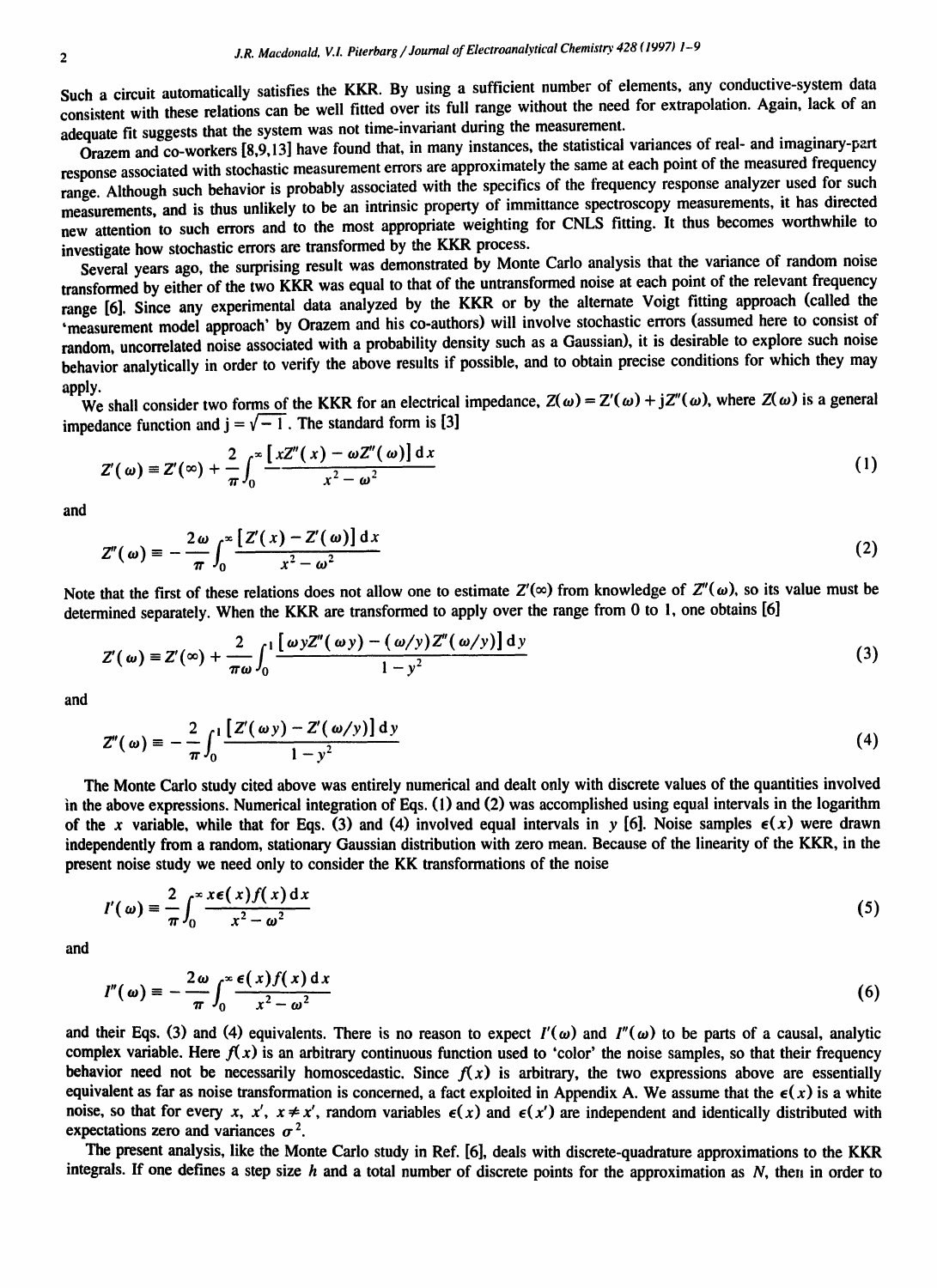In order to explore KKR error transformations adequately, it is worthwhile to consider a number of different cases. In the work below, we shall explore the following: (a) standard KKR and transformed KKR equations; (b) proportional and additive errors (as in Ref. [6]); (c) endpoint and midpoint integration routines; (d) equal step size, geometric spacing, **and**  smoothed geometric step size. These different choices are further discussed in Section 2. As the reader will see, detailed analysis of these different choices confirms the results of the Monte Carlo study in Ref. [6] in most cases. In addition, however, we derive, for the first time, expressions for the distribution of the output noise for each of the above transformation possibilities, as well as its standard deviation.

#### **2. The variance of random errors transformed by the KKR using numerical integration**

In the present work, emphasis is on the effects of errors in data, and extrapolation error is avoided by dealing only with a continuous function defined over the entire  $0 \le \omega \le \infty$  range or its Eqs. (3) and (4) equivalent,  $0 \le y \le 1$ . Since the actual numerical integrations required for KK transformation were carried out in Ref. [6] using open integration formulas, we study here primarily procedures of this type described in Ref. [14]. In general terms, the procedures may be described as

$$
\int_{x_1}^{x_N} g(x) dx = h[c_1 g_1 + \dots + c_N g_N]
$$
 (7)

for endpoint formulas or as

$$
\int_{x_1}^{x_N} g(x) dx \approx h[c_1 g_{3/2} + \dots c_{N-1} g_{N-1/2}]
$$
\n(8)

for midpint formulas. Here  $h = x_{k+1} - x_k$ ,  $g_k = g(x_k)$ ,  $g_{k+1/2} = g(x_k + h/2)$ ,  $k = 1, 2, \ldots$ , and the weight coefficients  $c_k$ take a variety of values. For example, for  $c_1 = \ldots = c_N = 1$  Eq. (8) describes *the extended midpoint rule*, an open analog of the trapezoidal rule, with an accuracy of integration of  $O(N^{-2})$ . If in Eq. (7) one sets  $c_1 = 0$  $c_1 = \ldots = c_{N-3} = 1$ ,  $c_{N-2} = \frac{7}{12}$ ,  $c_{N-1} = \frac{23}{12}$ ,  $c_N = 0$ , the accuracy for a smooth enough g is  $O(N^{-4})$  (see Ref. [14], p. 109). This second example suggests, as well as most of the algorithms described in Ref. [14], a rather complicated notation  $c_k = c_k(N)$  because several last members of the sequence  $\{c_k, k = 1, ..., N\}$  actually depend on N. In non-confusing cases we shall omit the argument N. From this point on we shall assume that the weights  $c_k(N)$  stabilize as N becomes large: for any fixed number k, beginning with some large N,  $c_k(N) = c_k$ , so that they do not depend on N. This is valid for all the algorithms described in Ref. [14].

Most of results presented in Ref. [6] were obtained with the midpoint routine applied to the transformed KKR, that is to the integrals in Eqs. (3) and (4), but Gauss-Legendre and Gauss-Cbebyshev quadrature routines were also used.

Further, for data extending over a wide range of frequencies, say several decades or more, such as the responses considered in Ref. [6], it is generally more efficient to use geometric intervals in  $x_k$ , for example,  $x_{k+1}/x_k = [x_N/x_1]^{1/(N-1)}$ . We study such extensions of the algorithms as well; see Table l and the discussion below. To do so, we use the more general notation  $w_k = x_{k+1} - x_k$ , so that  $w_k = h$  in Eqs. (7) and (8).

Now we discuss how to introduce random errors into quadrature formulas for Eqs. (3) and (4). In accordance with Eqs. (1) and (2) and Eqs. (5) and (6), since points  $\omega y$  and  $\omega/y$  are different, the random errors should be introduced separately

| Table 1<br>Numerical integration parameters |                                                           |                                                                                                                                                          |                                                          |
|---------------------------------------------|-----------------------------------------------------------|----------------------------------------------------------------------------------------------------------------------------------------------------------|----------------------------------------------------------|
|                                             | Endpoints $y_k$                                           | $w_k$                                                                                                                                                    | Midpoints $y_k$                                          |
| Geometric<br>Equal<br>Geometric smoothed    | $A^{-(N-k+1)h}$<br>$1 - (N - k + 1)h$<br>$A^{-1}(N-k+1)h$ | $e^{-(N-k)h} - e^{-(N-k+1)h}$<br>$\frac{1}{2} [e^{-(N-k-1)h} - e^{-(N-k+1)h}]$ for $k = 2,, N-1$ ,<br>$w_1 = e^{-(N-1)h} - e^{-Nh}$ , $w_N = 1 - e^{-h}$ | $e^{-(N-k+1/2)h}$<br>$1-(N-k+1/2)h$<br>$e^{-(N-k+1/2)h}$ |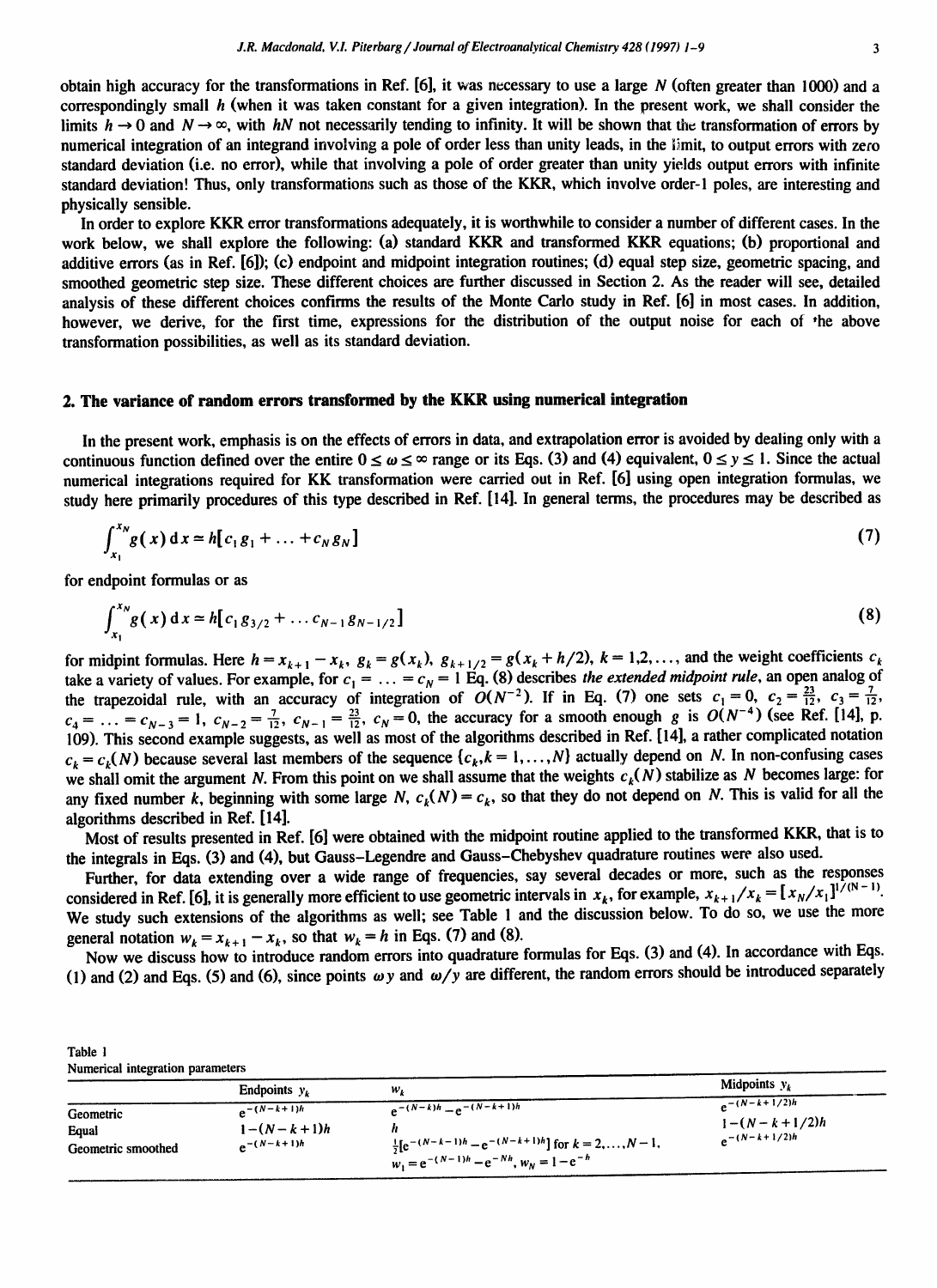and statistically independently into both of the terms of differences in square brackets. We denote by  $\epsilon_{1k}$ ,  $\epsilon_{2k}$  independent identically distributed random variables with zero means and variances equal to  $\sigma^2$ . That is

$$
Z'_{\epsilon}(\omega) - Z'_{\epsilon}(\omega) = \frac{2}{\pi \omega} \sum_{k=1}^{N} \frac{c_{N-k+1} w_k [\omega y_k Z''(\omega y_k) - (\omega / y_k) Z''(\omega / y_k)]}{1 - y_k^2}
$$
  
+ 
$$
\frac{2\beta}{\pi \omega} \sum_{k=1}^{N} \frac{c_{N-k+1} w_k [\omega y_k Z''(\omega y_k) \epsilon_{1k} - (\omega / y_k) Z''(\omega / y_k) \epsilon_{2k}]}{1 - y_k^2}
$$
  
+ 
$$
\frac{2(1 - \beta)}{\pi \omega} \sum_{k=1}^{N} \frac{c_{N-k+1} w_k [\omega y_k \epsilon_{1k} - (\omega / y_k) \epsilon_{2k}]}{1 - y_k^2}
$$
(9)

and

$$
Z_{e}''(\omega) = -\frac{2}{\pi} \sum_{k=1}^{N} \frac{c_{N-k+1} w_k \left[ Z'(\omega y_k) - Z'(\omega / y_k) \right]}{1 - y_k^2} - \frac{2\beta}{\pi} \sum_{k=1}^{N} \frac{c_{N-k+1} w_k \left[ Z'(\omega y_k) \epsilon_{1k} - Z'(\omega / y_k) \epsilon_{2k} \right]}{1 - y_k^2} - \frac{2(1 - \beta)}{\pi} \sum_{k=1}^{N} \frac{c_{N-k+1} w_k \left[ \epsilon_{1k} - \epsilon_{2k} \right]}{1 - y_k^2}
$$
(10)

Here and in the following, since there is a pole at  $y = 1$ , this point is of most interest, and we number the integration coefficients  $c_k$  from right to left. We study the stochastic errors of the numerical integration in two cases:  $\beta = 1$ , that is proportional random errors, and  $\beta = 0$ , that is additive random errors.

Now we specify other parameters of numerical integration; they are the points  $y_k$  and steps  $w_k$ . Table 1 summarizes all the cases we study. For the equal spaced points  $y_k$  the parameter h should be chosen to be  $1/N$ . For geometric points it should be chosen to be much larger as one approaches the right end of the interval (0,1), as discussed later. But everywhere it is required that in the limits  $h \to 0$ ,  $N \to \infty$ , Nh tends to a constant.

The direct numerical integration of the KKR in standard form, Eqs. (1) and (2), is possible also. Here we consider the most natural specification of the  $y_k$  and the  $w_k$ . Namely, we consider geometrically spaced points

$$
x_{k+1}/x_k = [x_N/x_1]^{1/(N-1)}
$$

that is,  $x_k = x_1 e^{hk}$  and  $h = \log(x_{k+1}/x_k)$ . We suppose that  $\omega$  is one of the points  $x_k$ . After the substitutions of variables to obtain the reduced transformations of Eqs. (3) and (4), it is easy to see that this numerical integration procedure corresponds to the case of geometric points described by Table 1, with a slight variation of the points and interval lengths around the  $\omega$ point. Thus, considering the cases from Table 1, we simultaneously consider some direct numerical integrations of Eqs. (1) and (2).

#### **3. Summary of results**

## *3.1. Stabilization of the output standard deviations*

Since the differences in square brackets in Eqs. (9) and (10) are statistically independent either for  $\beta = 1$  or  $\beta = 0$ , we can apply the general evaluations given in Appendix A.

*3.1.1. Geometric, geometric smoothed and equal intervals using endpoints (see Table 1)* 

In these cases, by Eq. (A-8), the limits of the output standard deviations are equal to

$$
\pi^{-1}\sigma\sqrt{2}|Z'(\omega)|\sqrt{\sum_{l=1}^{\infty}c_l^2l^{-2}}\text{ and }\pi^{-1}\sigma\sqrt{2}|Z''(\omega)|\sqrt{\sum_{l=1}^{\infty}c_l^2l^{-2}}
$$
\n(11)

for proportional random errors and

$$
\pi^{-1} \sigma \sqrt{2} \sqrt{\sum_{l=1}^{\infty} c_l^2 l^{-2}}
$$
 (12)

for additive random errors.

Note that for  $c_1 \equiv 1$ , the sum is the Riemann zeta-function of 2, that is  $\pi^2/6$  (see Ref. [15], eq. 0.233), and the limits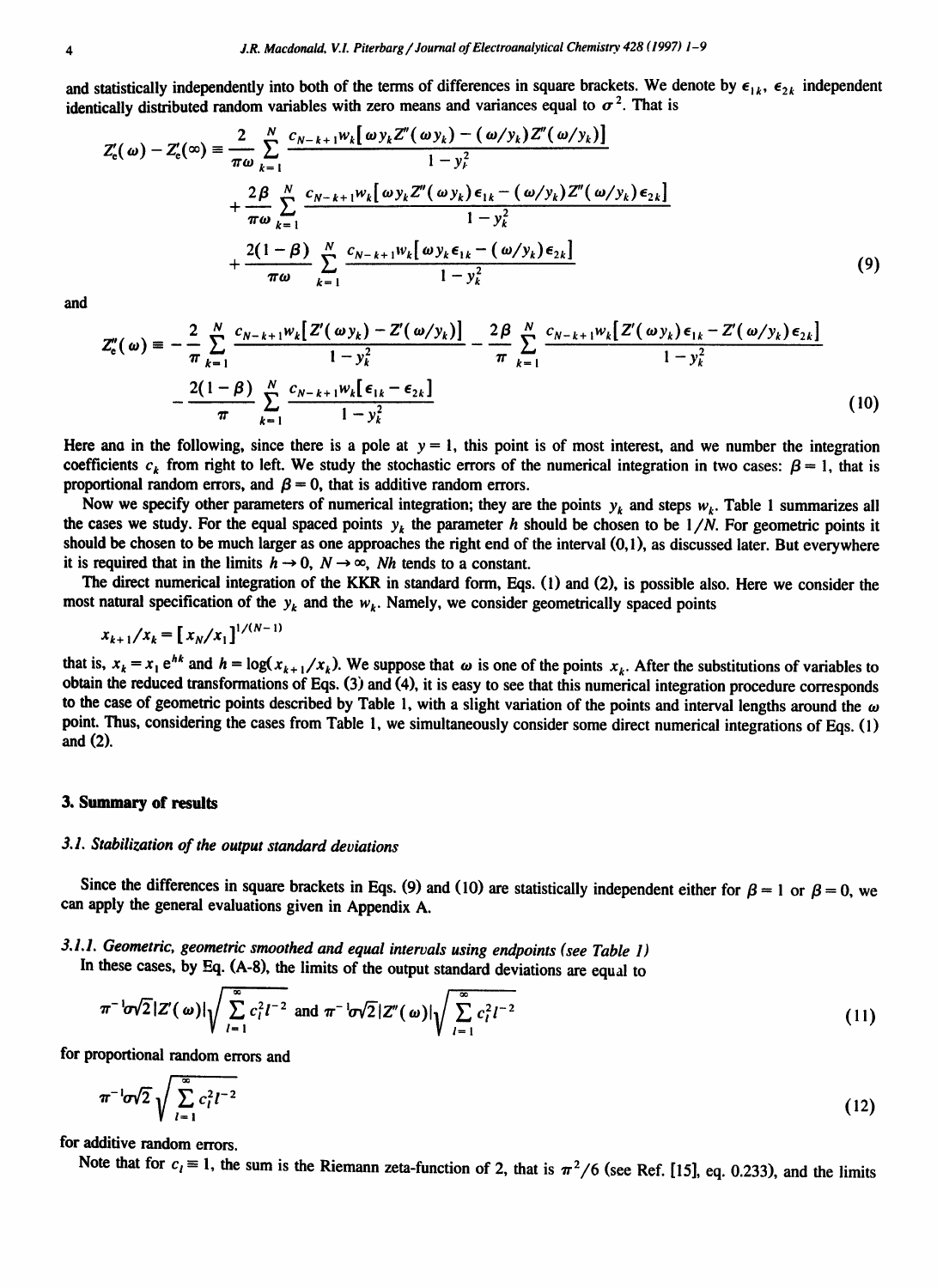equal  $\sigma$ |Z'( $\omega$ )| $\sqrt{3}$  and  $\sigma$ |Z''( $\omega$ )| $\sqrt{3}$  for the proportional errors and  $\sigma$ | $\sqrt{3}$  for the additive errors. Thus, for this situation the output errors are actually smaller than the input errors.

*3.1.2. Geometric, geometric smoothed, and equal intervals using midpoints (see Table 1)* 

By Eq. (A-10), the limiting standard deviations equal

$$
\frac{2\sqrt{2}\,\sigma|Z'(\omega)|}{\pi}\sqrt{\sum_{l=1}^{\infty}\frac{c_l^2}{(2l-1)^2}}\text{ and } \frac{2\sqrt{2}\,\sigma|Z''(\omega)|}{\pi}\sqrt{\sum_{l=1}^{\infty}\frac{c_l^2}{(2l-1)^2}}
$$
(13)

for proportional errors, and

$$
2\pi^{-1}\sqrt{2}\,\sigma\sqrt{\sum_{l=1}^{\infty}c_l^2(2l-1)^{-2}}\tag{14}
$$

for additive errors.

For  $c_1 \equiv 1$  the sum is equal to  $\pi^2/8$  (see Ref. [15], eq. 0.324), and the limits thus equal  $\sigma |Z'(\omega)|$  and  $\sigma |Z''(\omega)|$  in the proportional errors case and just  $\sigma$  in the additive errors case. Thus, the results obtained in Ref. [6] by the Monte Carlo approach are verified by the present analytic study.

#### *3.2. Stabilization of the output error distributions*

The hypothesis of stabilization (the existence of the limit as  $h \to 0$ ) of the output error distributions was suggested in Ref. [6]. Now, using Eqs. (A-13) and (A-14) for the endpoints cases, and Eq. (A-15) for the midpoints cases, we summarize the results as follows.

In the endpoint cases, the distributions of the output errors tend to the distributions of the random variables

$$
K\sum_{l=1}^{\infty}c_{l}(\epsilon_{1l}-\epsilon_{2l})l^{-1}
$$

where K is either  $2\sigma|Z'(\omega)|/\pi$  and  $2\sigma|Z'(\omega)|/\pi$  for proportional errors or  $2\sigma/\pi$  for additive errors.

In the midpoint cases, the distributions of the output errors tend to the distributions of the random variables

$$
K\sum_{l=1}^{\infty}c_{l}(\epsilon_{1l}-\epsilon_{2l})(2l-1)^{-1}
$$

where  $K$  takes the same respective values as above.

Particularly for the extended midpoint rule, the stabilization is around the distribution of the random variables

$$
K\sum_{l=1}^{\infty}(\epsilon_{1l}-\epsilon_{2l})(2l-1)^{-1}
$$

The results hold for both equal and geometric integrating intervals.

The present analysis, together with the corresponding evaluations in Appendix A, show that for Eqs. (3) and (4) output stochastic errors are generated in a small neighborhood of the pole at  $y = 1$ . To reduce the stochastic error, one should space the points of integration thinner around the pole. Consider an example. Let us use the midpoint rule,  $c_1 = \ldots = c_N = 1$ , with a modification so that the integration points are  $y_k = 1 - (N - k + 1/2)h$  for  $k = m$ ,  $m + 1, ..., N$ , so that the intervals lengths are equal to  $w_1 = mh$ ,  $w_2 = w_3 = \ldots = h$ . It is easy to see that the limit of stochastic error is then proportional to

$$
X=\sqrt{\sum_{l=m}^{\infty}(2l-1)^{-2}}
$$

with the same coefficients as in Eqs. (13) and (14). With  $m = 2,3,4$ , we find decreases in the output-error standard deviation by 0.48, 0.35, and 0.29 times respectively. On using the trapezoidal integration rule,  $X \approx \sqrt{m}/(2m-1)$ , this leads to the close approximations 0.47, 0.35 and 0.29.

Notice that the numerical integration error will have, for fixed  $m$ , the same order as  $N$  becomes large. To investigate both kinds of error carefully, it is necessary to optimize the density of the  $y_k$  around the pole. In other words, one must choose between optimizing the procedure for either small integration error (many points near the pole) or small transformed noise error (few points near the pole).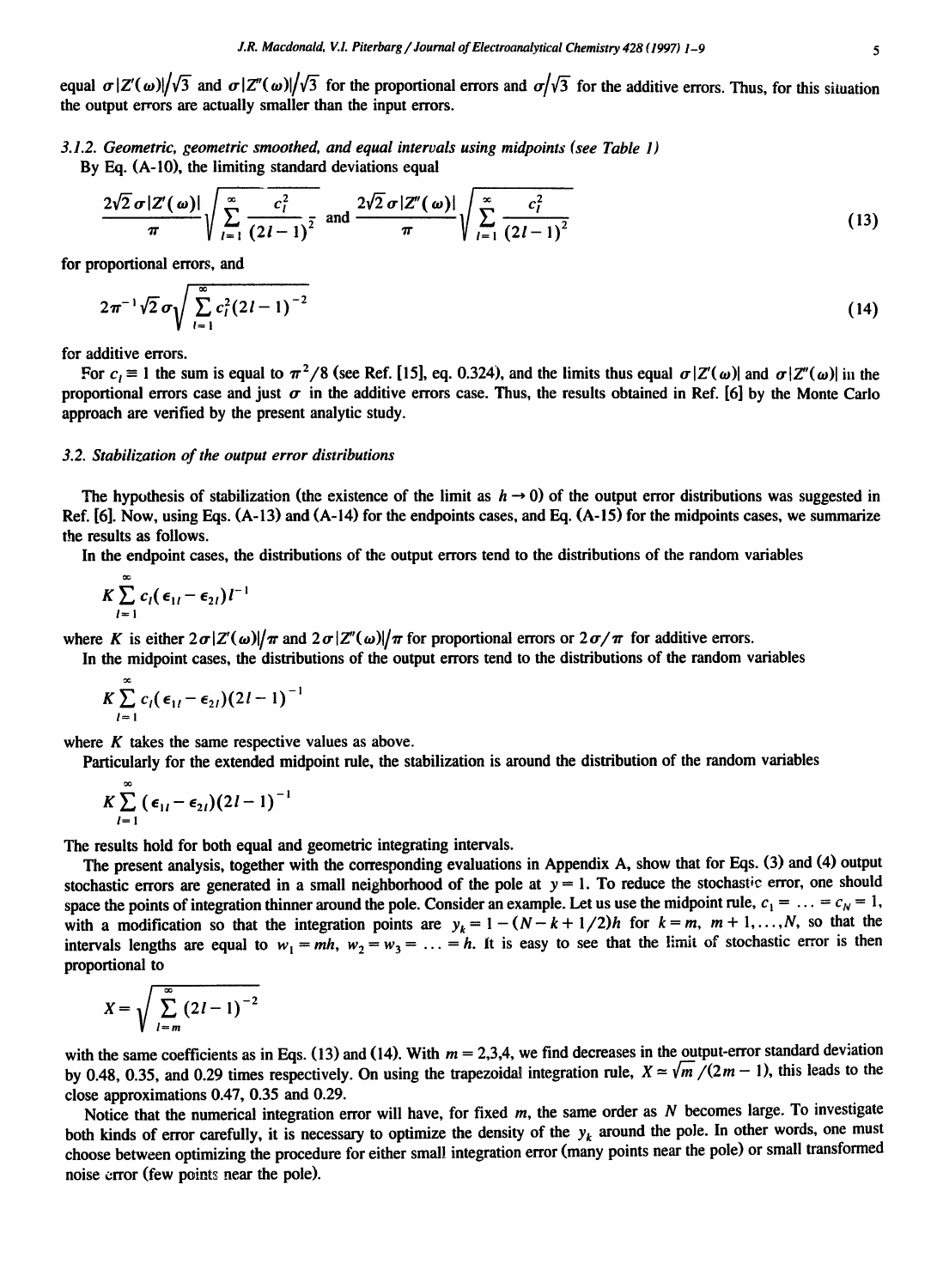#### **4. Note added proof**

Since this paper was accepted, one which deals in part with the same subject has recently appeared (M Durbha, M.E. Orazem and L.H. Garcia-Rut<sub>i</sub>io, *J. Electrochem. Soc., 144* (1997) 48). One of the present authors (JRM) provided a long, detailed review in April 1996 of the original version of this paper, and recommended that the MS be accepted only after extensive revision because its analytical proof of KKR noise-transformation was incorrect. However, the Orazem work prompted the present authors to subsequently develop a completely different and correct proof. The present paper is the result, and a preprint of it (identical to the present accepted version) was sent to Dr. Orazem in June 1996, along with the identification of JRM as one of the reviewers of the original version.

The new proof in the revised Orazem paper, which was received by the journal near the end of September 1996 but not seen by the present authors until its publication, is quite different from their original one and is less general and more approximate than that presented here. It is noteworthy that, in the Orazem paper, neither are the referees thanked for their comments and suggestions nor is the early receipt of, or existence of, the present work acknowledged. Nevertheless, on comparing the final version of the Orazem paper with this one, it is obvious that their proof involves many crucial elements first introduced in the present work. In particular: (a) the basic idea of proving the equality of the input and output error variances using the rules and constraints of numerical integration; (b) the essence of their Eqs. (13), (14), (15), (27), and (28); and (c) the recognition that output stochastic errors are generated in the immediate neighborhood of the pole in the integrand. Their proof does not contain specific definitions of the placement of their integration points,  $y_m$ , or of their weights, yet the present work shows that the transformed variances depend sensitively on such details as the specific form of the numerical integration procedure. Thus their proof is both derivative and sufficiently incomplete to preclude its application to actual numerical integration without further information. The Orazem work introduces a Taylor expansion, stated to be valid when the error variance is continuous at the pole position. However, such an expansion requires the existence of two-times differentiability (with a continuous second derivative), conditions not mentioned. Further, all the proofs in the present work require no differentiability conditions, are valid for non-constant but continuous variance, and do not require the assumption of a particular error structure.

Finally, the Orazem paper contains incorrect and inappropriate criticisms of the original JRM Monte-Carlo work (Ref. [6] herein), ones absent from their original version, but perhaps related to the recommendation in the JRM review that their actual references to the earlier work were misleading and misplaced and that the results of the earlier work should be recognized as the justification for developing an analytic proof of the noise transformation relations. After reading the above discussion of the history of these matters, the reader will not be surprised to learn that this recommendation was not implemented.

#### **Acknowledgements**

V. Piterbarg was supported in part by the Foundation of Fundamental Investigations of Russian Federation grant 95-01-01232 and Office of Naval Research grants N00014-93-1-0043, N00014-93-1-0841. We thank Professor William J. Thompson for helpful suggestions.

# **Appendix A. Numerical integration around a pole in the presence of random errors**

We study the sum which generalizes all introduced stochastic errors:

$$
\Xi = \sum_{k=1}^{N} \frac{c_{N-k+1} w_k f(\mathbf{y}_k) \epsilon_k}{1 - \mathbf{y}_k^2} \tag{A-1}
$$

where f is a continuous function on [0,1], and the  $\epsilon_k$  are independent identically distributed random variables with  $\mathbf{E}[\epsilon_k] \equiv 0$ ,  $\mathbf{var}[\epsilon_k] \equiv \sigma^2$ .

# *A. 1. Stabilization of the output standara deviations*

We begin with the calculation of the limit of the variance of  $\Xi$  as  $h \to 0$  and  $N \to \infty$ . Since the  $\epsilon_k$  are independent, the variance of the sum is equal to

$$
\mathbf{var}[\Xi] = \sigma^2 \sum_{k=1}^N \frac{f(y_k)^2 c_{N-k+1}^2 w_k^2}{(1 - y_k^2)^2}
$$
 (A-2)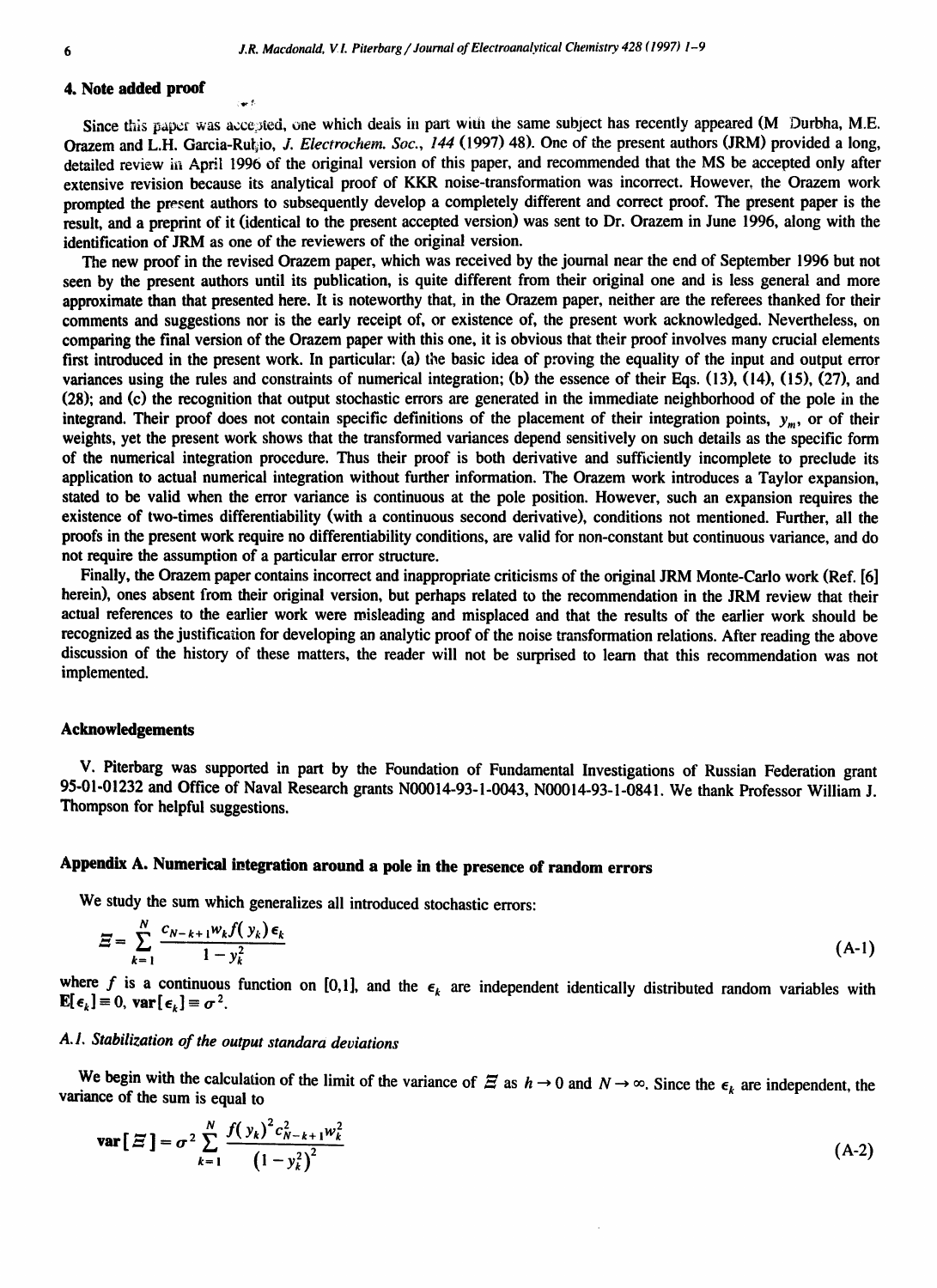Take a sufficiently small  $\delta > 0$  specified below and split the sum in Eq. (A-2) into two parts:

$$
\text{var}\big[\,\Xi\,\big] = \sigma^2 \sum_{k \,:\, y_k \geq 1-\delta}^N \frac{c_{N-k+1}^2 w_k^2 f\big(\,y_k\big)^2}{\big(1-y_k^2\big)^2} + \sigma^2 \sum_{k \,:\, y_k < 1-\delta}^N \frac{c_{N-k+1}^2 w_k^2 f\big(\,y_k\big)^2}{\big(1-y_k^2\big)^2} \tag{A-3}
$$

First we establish that the second term plays a negligible role in generating the limiting output standard deviation errors. Moreover, since this term is the variance of

$$
\Xi_2 = \sum_{k:y_k < 1-\delta}^{N} \frac{c_{N-k+1} w_k f(\mathbf{y}_k) \epsilon_k}{1 - y_k^2} \tag{A-4}
$$

we thus establish as well thai this latter sum plays a negligible role in producing the limiting output error distributions. Using the inequality

 $w_k^2 \leq w_k \max_k [w_k]$ 

and the trivial identity  $\sum_{k=1}^{N} w_k = y_N - y_1$ , we obtain that for any positive  $\delta$ 

$$
\mathbf{var}\left[\Xi_{2}\right] = \sigma^{2} \sum_{k+y_{k} < 1-\delta}^{N} \frac{c_{N-k+1}^{2} w_{k}^{2} f\left(y_{k}\right)^{2}}{\left(1 - y_{k}^{2}\right)^{2}} \leq C^{2} \sigma^{2} \delta^{-2} \max_{k} \left[w_{k}\right] \max_{y \in [0,1]} f\left(y\right)^{2} \to 0 \tag{A-5}
$$

as  $h \to 0$ , uniformly in N, with C bounding the coefficients  $c_k$ .

Consider the first term in Eq. (A-3), which is the variance of

$$
\Xi_1 = \sum_{k:y_k \geq 1-\delta}^{N} \frac{c_{N-k+1} w_k f(y_k) \epsilon_k}{1 - y_k^2} \tag{A-6}
$$

Given  $\kappa > 0$  but arbitrarily small, choose the  $\delta$  so small that

$$
|f(y)^2 - f(1)^2| \le \kappa \text{ for any } y \ge 1 - \delta
$$

Then

$$
\sum_{k+y_k \geq 1-\delta}^{N} \frac{c_{N-k+1}^2 w_k^2 f(y_k)^2}{(1-y_k^2)^2} \leq (f(1)^2 + \kappa) \sum_{k+y_k \geq 1-\delta}^{N} \frac{c_{N-k+1}^2 w_k^2}{(1-y_k^2)^2}
$$
\n
$$
\geq (f(1)^2 - \kappa) \sum_{k+y_k \geq 1-\delta}^{N} \frac{c_{N-k+1}^2 w_k^2}{(1-y_k^2)^2}
$$
\n(A-7)

Now for all cases described in Table 1 we shall calculate the limits of the last sum and show that they do not depend on  $\delta$ . Since  $\kappa > 0$  was arbitrary, it follows that one will obtain the same limit as that of the sum in Eq. (A-2).

*A. 1.1. Geometric, geometric smoothed, and equal intervals using endpoints, see Table 1* 

We have for the geometric cases

$$
\sum_{k+y_k \geq 1-\delta}^{N} \frac{c_{N-k+1}^2 w_k^2}{(1-y_k^2)^2} = \sum_{k=e^{-(N-k+1)h} \geq 1-\delta}^{N} \frac{c_{N-k+1}^2 e^{-2(N-k+1)h} (e^h - 1)^2}{[1 - e^{-2(N-k)h}]^2} = \sum_{l=1}^{l:e^{-lh} \geq 1-\delta} \frac{c_l^2 e^{-2lh} (e^h - 1)^2}{(1 - e^{-2lh})^2}
$$

where  $l = N - k + 1$ .

Since for small enough  $\delta$  and for all l such that  $e^{-1/h} \geq 1 - \delta$ 

 $1 - e^{-2/h} \geq lh/2$  and  $1 - e^{-h} \leq h$ 

the summand in the last sum is at most  $4C^2/l^2$ , where C is the constant bounding the  $c_l$ . Therefore this sum is bounded by the converging series

$$
\sum_{l=1}^{\infty} 4C^2l^{-2}
$$

Further, as  $h \to 0$ , for any fixed l, the limit of the lth summand equals  $c_l^2/(4l^2)$ . Thus, by the Lebesgue–Fatou Lemma (Ref. [ 16], p. 17)

$$
\lim_{h \to 0} \mathbf{var} \left[ \Xi \right] = \sigma^2 f(1)^2 \lim_{h \to 0} \sum_{k: y_k \ge 1 - \delta}^{N} \frac{c_{N-k+1}^2 w_k^2}{\left(1 - y_k^2\right)^2} = \frac{\sigma^2 f(1)^2}{4} \sum_{l=1}^{\infty} \frac{c_l^2}{l^2}
$$
\n(A-8)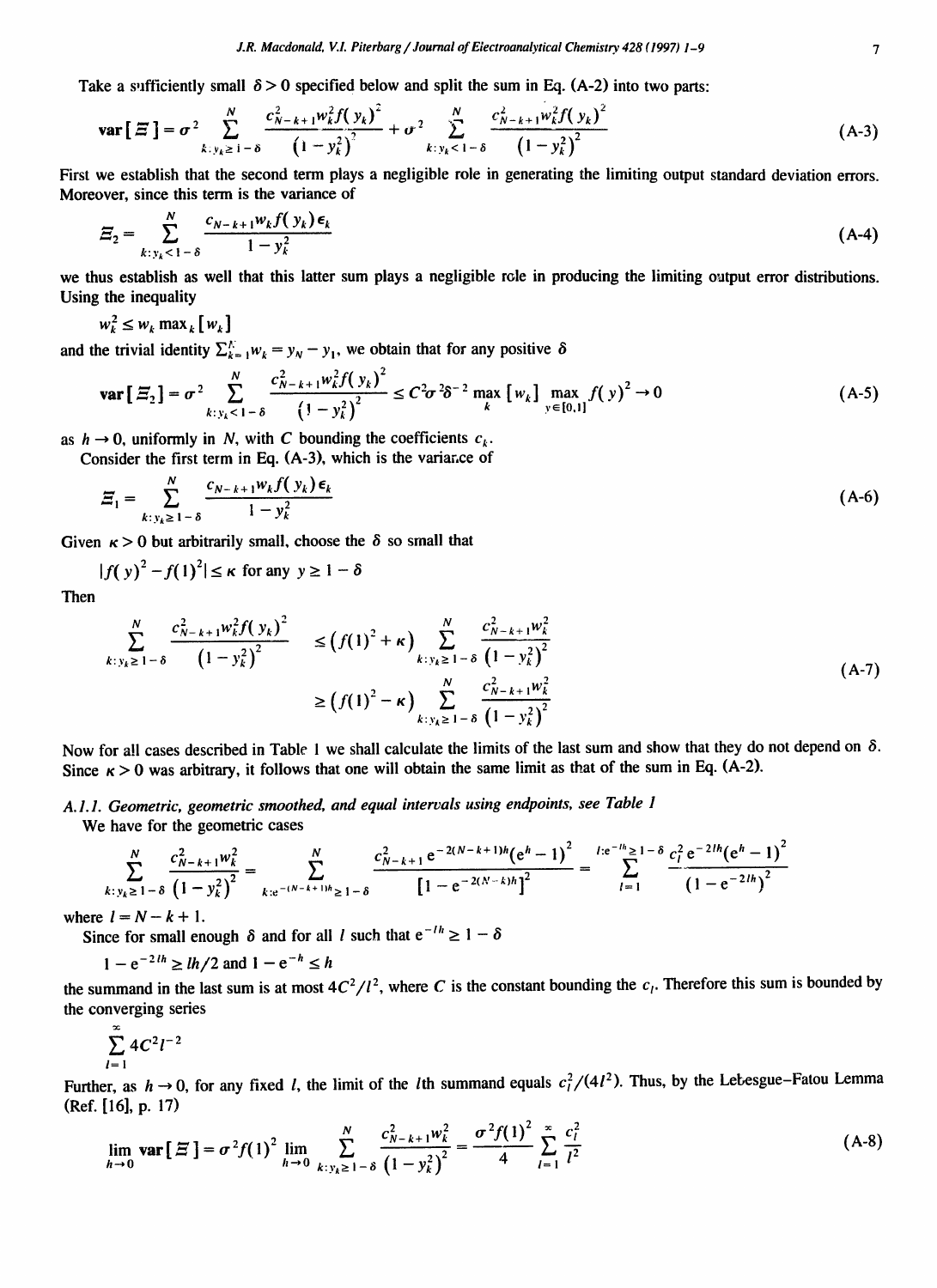In the important case  $c_1 \equiv 1$ , we have from the Riemann zeta function of 2

$$
\lim_{h \to 0} \mathbf{var} \left[ \Xi \right] = \sigma^2 f(1)^2 \pi^2 / 24 \tag{A-9}
$$

(see Ref. [15], eq. 0.233).

For equally spaced points, calculations are easier, and the result is still the same. For the smoothed cases, all analysis and evaluations are still the same. Only the first term of the final sums is different, but it is easy to show that the limit is the same.

#### *A.1.2. Geometric, geometric smoothed and equal intervals using midpoints, see Table 1*

By the reason given in the previous paragraph, we need to consider on'y the non-smoothed case. Again, differences with the previous cases are minimal. The bounding series is

$$
\sum_{l=1}^{\infty} C^2 (2l-1)^{-2}
$$

and the limit as  $h \to 0$  of a summand in the final sum is equal to  $c_l^2/(2l-1)^2$ , so again using Lebesgue-Fatou Lemma

$$
\lim_{h \to 0} \mathbf{var} \left[ \Xi \right] = \sigma^2 f(1)^2 \sum_{l=1}^{\infty} c_l^2 (2l-1)^{-2}
$$
 (A-10)

In the important case  $c_i \equiv 1$ , we have

$$
\lim_{h \to 0} \mathbf{var} \left[ \Xi \right] = \sigma^2 f(1)^2 \pi^2 / 8 \tag{A-11}
$$

(see Ref. [15], eq. 0.324).

## *A.2. Stabilization of the output error distributions*

By virtue of Eq. (A-5) we need only study the sum  $\mathcal{Z}_1$ , (Eq. (A-6)). Setting in Eq. (A-7)  $f_1(y) \equiv f(y) - f(1)$ , we get

$$
\mathbf{var}\left[\Xi_1 - f(1) \sum_{k: y_k \geq 1 - \delta}^{N} \frac{c_{N-k+1}(N) w_k \epsilon_k}{1 - y_k^2} \right] \leq \kappa \sum_{k: y_k \geq 1 - \delta}^{N} \frac{c_{N-k+1}(N)^2 w_k^2}{\left(1 - y_k^2\right)^2} \tag{A-12}
$$

and by Section A.1.2 the multiplier of  $\kappa$  is bounded for all considered cases. We are thus now in a position to calculate a limit of the second term under the var sign. It follows from Eq. (A-12) that if the limit does exist and it does not depend on  $\delta$ , the sum  $\Sigma$  tends in quadratic mean to the same limit.

#### *A.2.1. Endpoint cases*

 $\mathbf{r}$ 

Consider the sum

$$
\xi_1 = (f(1)/4) \sum_{l=1}^{\infty} c_l \epsilon_l l^{-1}
$$
 (A-13)

which obviously converges in square mean, so the random variable  $\xi_1$  is well defined. Since the  $\xi_k$  are independent, we easily calculate that

$$
\begin{split}\n\text{var}\left[f(1)\sum_{k:y_{k}\geq 1-\delta}^{N}\frac{c_{N-k+1}(N)w_{k}\epsilon_{k}}{1-y_{k}^{2}}-\frac{f(1)}{4}\sum_{k:e^{-(N-k+1)h}\geq 1-\delta}^{N}\frac{c_{N-k+1}\epsilon_{k}}{N-k+1}\right] \\
&=\text{var}\left[f(1)\sum_{l=1}^{l:y_{N-l+1}\geq 1-\delta}\frac{c_{l}(N)w_{N-l+1}\epsilon_{N-l+1}}{1-y_{N-l+1}^{2}}-\frac{f(1)}{4}\sum_{l=1}^{l:e^{-lh}\geq 1-\delta}\frac{c_{l}\epsilon_{N-l+1}}{l}\right] \\
&=f(1)^{2}\sum_{l=1}^{l:e^{-lh}\geq 1-\delta}\left[\frac{c_{l}(N)w_{N-l+1}}{1-y_{N-l+1}^{2}}-\frac{c_{l}}{4l}\right]^{2}\n\end{split} \tag{A-14}
$$

By the assumptions on the  $c_l(N)$  for a constant  $C_l$  and for all N

$$
\sum_{1}^{N} [c_i(N) - c_i]^2 \leq C_1
$$